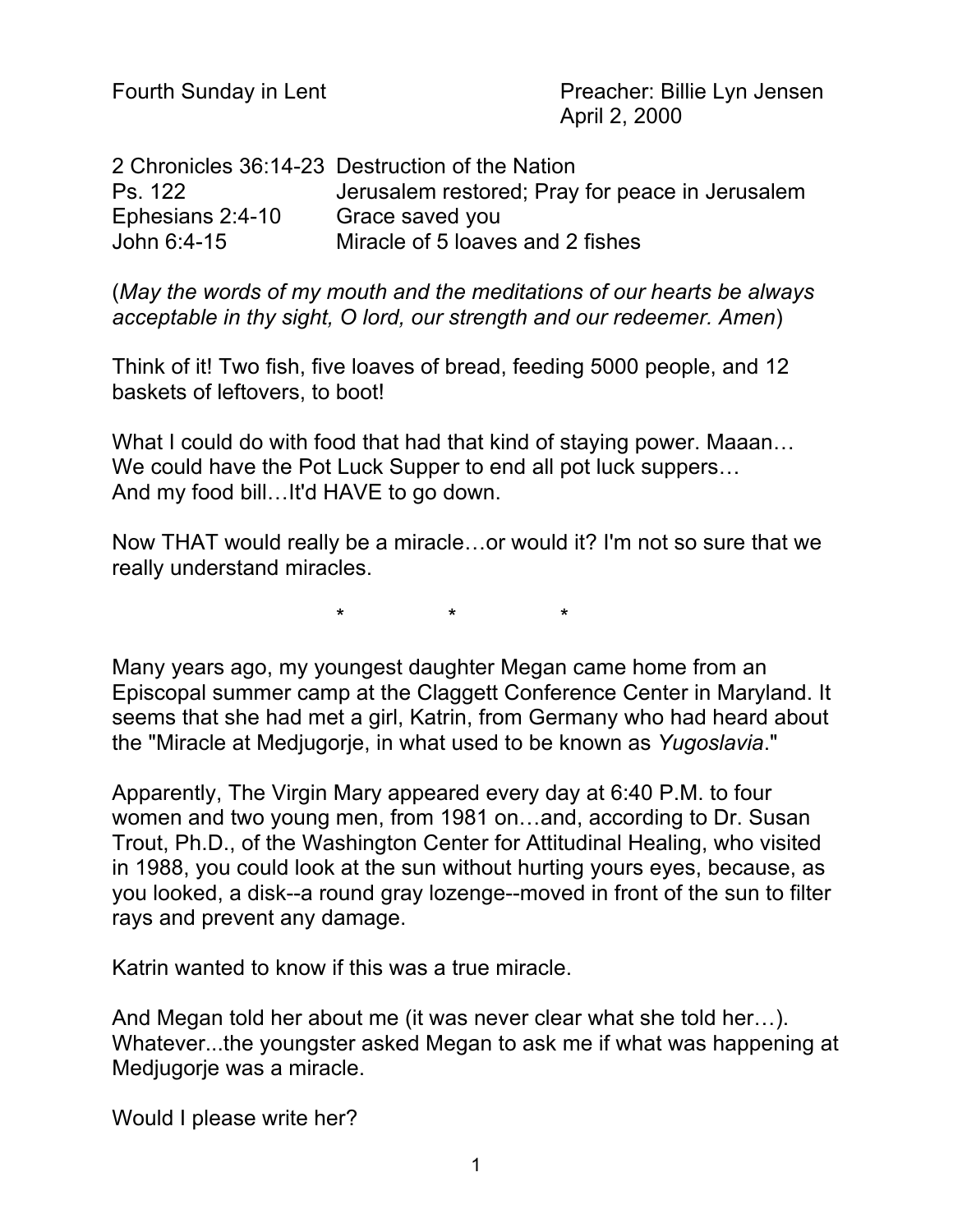Now, how can you turn down a request like that, particularly when the child had complete trust in your ability, misplaced though it might be. So, I sat down and composed a letter. Then, crumpled it up and tossed it into the trash. I gave it another try…and that, too, ended up in the "circular file." One after another, my attempts failed…

What, in Heaven's Name, constitutes a miracle? The church has been arguing this one for years.

And then, suddenly, I had a brilliant idea: Why not ask God?! (Now, there's a thought! What a concept!)

And so, I prayed, "Well, Abba, what do you want me to tell her?"

And…miraculously…the words began flowing from my pen:

*Dear Katrin,*

*Many people have asked if "this thing" is a miracle…or if "that thing" is a miracle…but when we look at the outward appearance of ANY thing, we fail to see it clearly. It's what's inside that counts. Therefore, if we can't see what's inside the heart of someone who, say, stares at the sun and doesn't become blind…or someone who sees Mary…then we can't judge whether or not a miracle has occurred.*

*A miracle has happened, however, if a person's heart is transformed from a hard and uncaring one into a tender and loving one. Therefore, if a person stares at the sun (and does not lose his sight) and is inwardly transformed, then, yes, a miracle has occurred.*

*It's not the lack of blindness on the outside (that is, with the physical eyes), but the lack of blindness on the inside (an open and understanding heart) that is the true miracle.*

*Love,*

*"Aunt" Lyn*

*P.S. But please do not stare at the sun!"*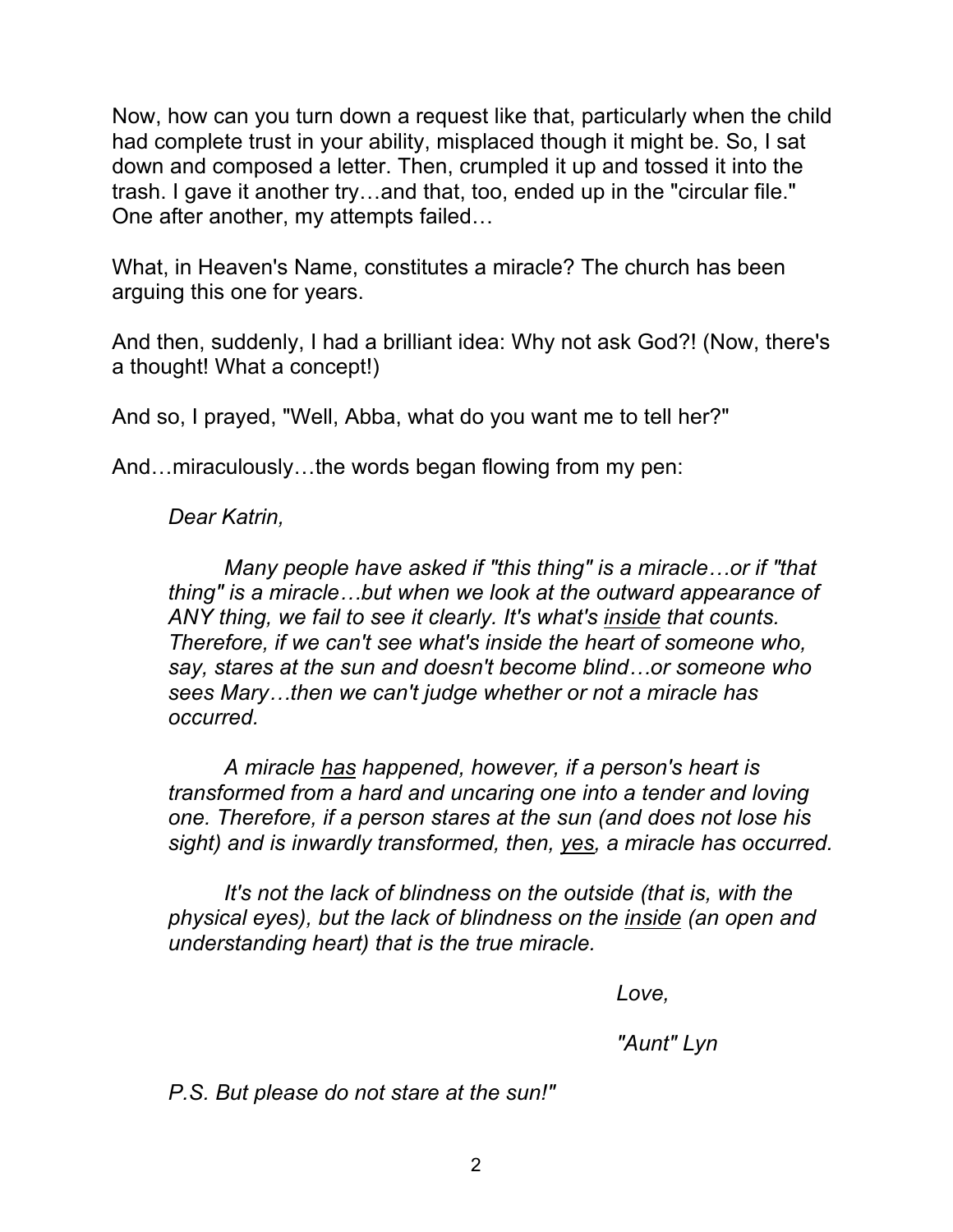A simple enough answer for ANY child to understand. A miracle (that letter, for example), is born out of the faith of a child.

When you know for sure that something is going to happen, when there is no doubt in your heart, mind, and soul, then a miracle can occur.

You are able to "see" it. Imagine it…like a child.

In the world of miracles… in God's Kingdom… or, simply, if you will, in God… all things are possible.

That's because God is infinite, and infinity (even in mathematics) is a "house without walls," a place where possibilities, not limitations, are the realities of Life.

And the reality in today's reading was the people's need for food--food for the body--so Jesus provided it. But he also provided much, much more; for there's another kind of food that nourishes, but isn't as easily seen. Jesus talked about it when he said

*"I am fed by doing the will of my Father."*

Doing…the will…of…my…Father.

Now, what in the world does that have to do with miracles, let alone feeding people?

\* \* \*

A while back, I decided to drop in on a friend of mine who lived in Olney. She and her husband are hard working people, but I was concerned about them. Worried about how they were making ends meet.

Like the disciples, they didn't have very much money.

So, on the way to their house, my mind began to wander off into a daydream: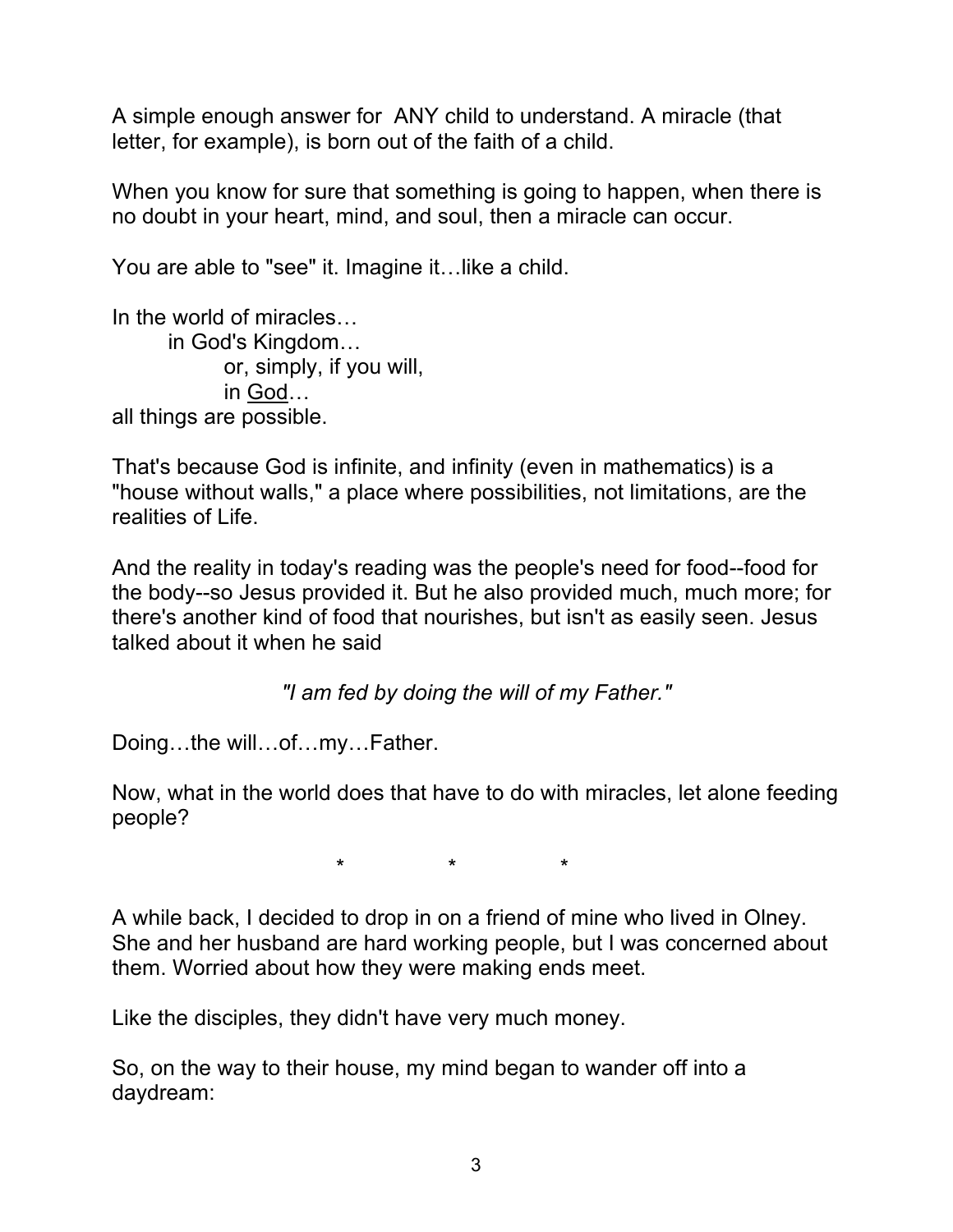*Wouldn't it be nice if they could inherit some money? In my mind, I saw my friend go up to her mailbox, and in it was a letter telling her of an inheritance…and their money worries seemed a little farther away.*

Suddenly, I was jolted out of my reverie (traffic, probably), and realized that I had been day dreaming. Miracles are nice, but perhaps I should ask our Father in Heaven what He thought of this idea. (Thy will be done, ya know.) After all, it might not be right to ask for money…

So, I prayed, "Abba, what do you think about this idea?"

And suddenly, I was surrounded by His Love (like the arms of a parent enfolding a child) and I was taken "inside" of Him…and the two of us were made one. And I was shown a man that Jesus sent to get some money out of a fish's mouth (obviously, like today's reading, NOT your average "fish story"). And I knew that it was OK to ask for money!

It was God's Will!

And there was no doubt in my mind that it was time for miracles! I was filled with this incredible energy...fed!

But, when I got to my friend's house, I said nothing about my "daydreaming." (I mean, would you?)

My friend was just getting ready to go for a walk and invited me to come along. But when we got to the street, she suddenly remembered that she hadn't yet taken in the mail…

And, yes, you've probable guessed it…

There was a letter there from a lawyer…

informing her that her Great Aunt, who had suffered from cancer, had finally, and mercifully, passed away…

and that she had left all of her money to Kathy.

Apparently, Kathy didn't know her Great Aunt very well and, therefore, was very surprised by this action. Her words of exclamation were, and I quote,

"It's a miracle!"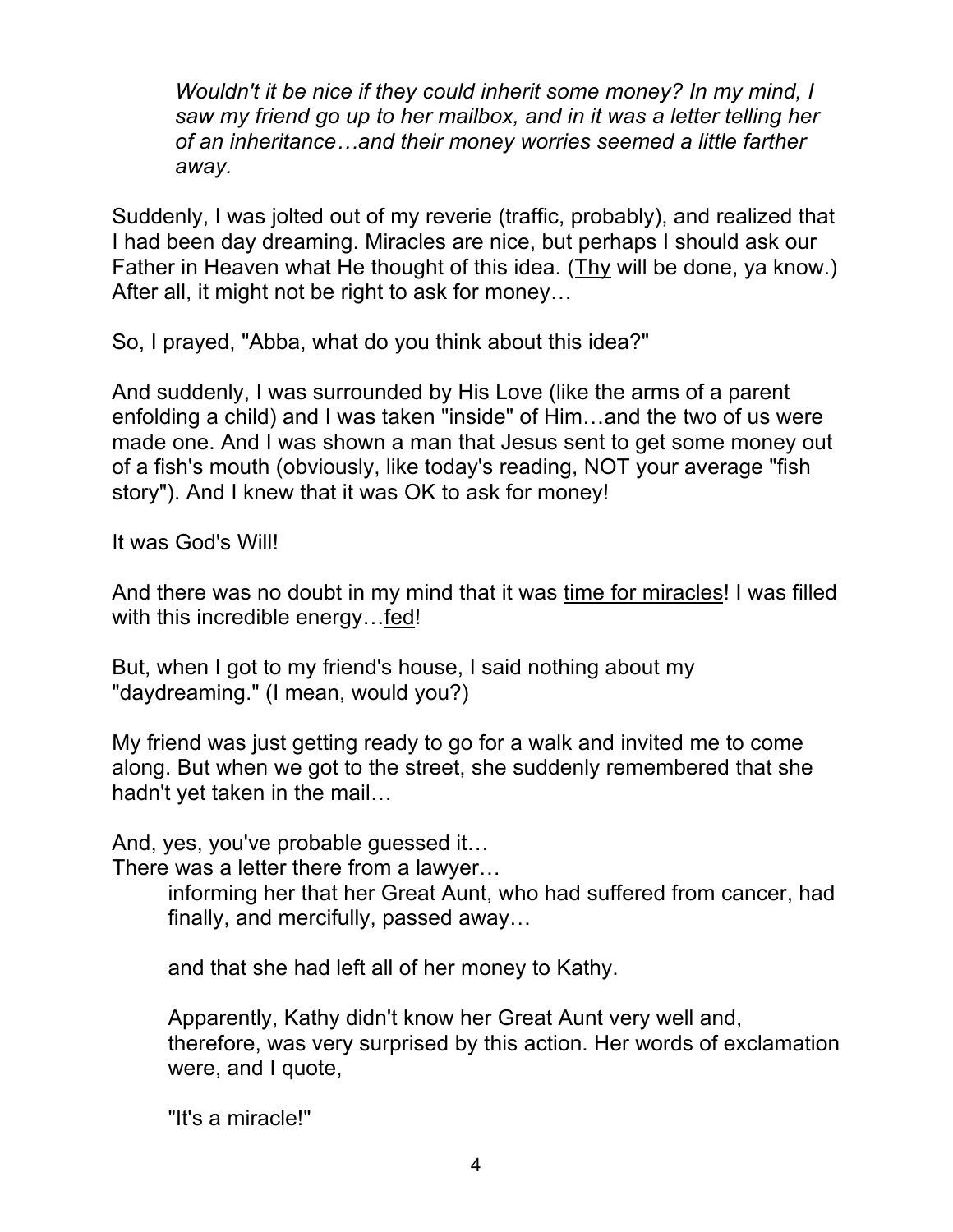And my thought was "Yeees!!!"

I felt like dancing! In fact, I'm still energized TODAY!!! Because, years ago, I'd been fed…REALLY, REALLY well fed by doing the will of our Father in Heaven.

\* \* \*

Wouldn't it be neat to live every minute of every day in the midst of that kind of incredible energy and joy? It's fun!

But life isn't like that for most of us. We move on…and life's concerns sometimes get the better of us…like…

What are we going to eat?…or "What's for dinner, Mom?"

and, sometimes, in the midst of the world, we forget…

about miracles, and dreams, and that child-like faith that makes it all possible…

And we are in very good company when that happens.

Did you know that today's reading in John isn't the only story of feeding the multitudes? In Mark, there's not only the same story as in John, but an additional story, as well: where 7 loaves and a few small fish fed about 4000.

This second "feeding the multitudes" miracle ended up with 7 baskets of leftovers instead of 12.

And it doesn't end there…because the disciples get in a boat, and what should they forget to do? Bring along any food, except for one small loaf of bread…

Jesus, meanwhile, is trying to teach them about the yeast of the Pharisees, among other things.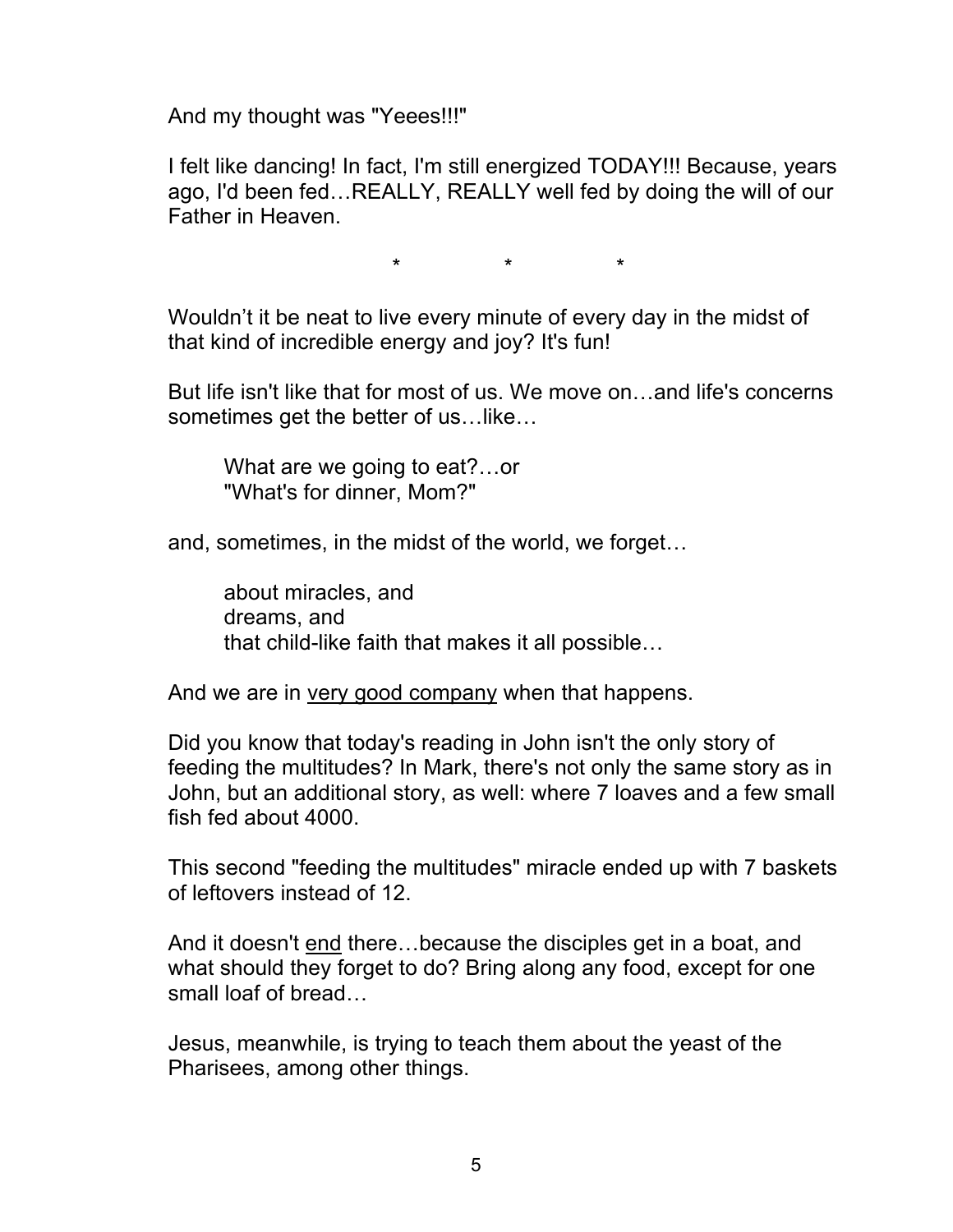They, on the other hand, can't see past the fact that they don't have enough to eat…and this, just after Jesus had fed a total of **9000 people on 2 separate occasions with essentially nothing**!

So, what does Jesus have to do? He has to remind them.

*"…do you not remember? When I broke the five loaves among the five thousand, how many baskets full of scraps did you collect?"* and they answered,

## *"Twelve."*

*"And when I broke the seven loaves for the four thousand, how many baskets full of scraps did you collect?"*

And they answered,

*"Seven."*

The he said to them

*"Are you still without perception?"*

In other words, "Do you still not see?"

From the information as we know it, the disciples answered both questions correctly, but it seems fairly obvious from Jesus' response, that they failed the exam.

And what about us, here in this church?

How would we have answered those same questions? The disciples' answers were technically correct. So, what was Jesus trying to get them—and us—to see?

(1) Was it as simple as "If I can feed 9000 people with 12 loaves of bread, what are you worried about?"

Or was it something more complicated?…A slight discrepancy in the worldly logic of the situation.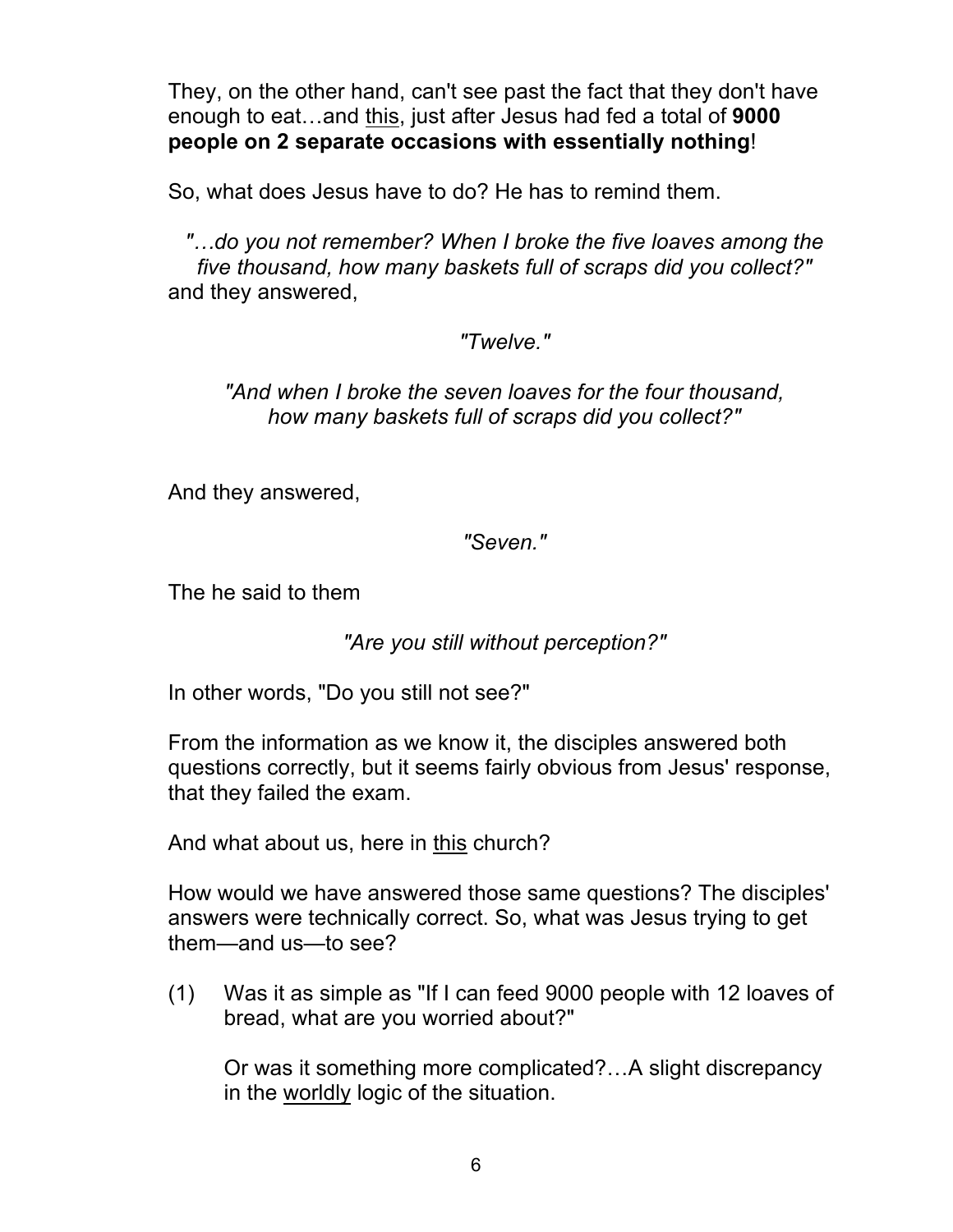You see,

5 loaves among 5000 people yielded 12 baskets of leftovers; while

7 loaves (that's MORE food) among 4000 (that's LESS people) left only 7 baskets.

You would think, wouldn't you, that **MORE** food among **LESS** people would leave **MORE** leftovers, not less?

If you assume that the loaves and the baskets were roughly the same size from one miracle to the next…and you continued the pattern (albeit, a small one) with the amount of loaves going up, and the number of people being fed and the leftovers going down,

by the time you got to 11 loaves, you wouldn't have any leftovers at all…and by the time you reach 15 loaves, you wouldn't be able to feed a single soul!

So maybe we should think of each person fed and each basket of leftovers as individual miracles…rather that the one miracle of feeding the multitudes.

Perhaps, Jesus was trying to get the disciples—and us—to see that…

 $(2)$  The more people have, the less miracles they'll be able to see…

kinda like

*"It's harder for a rich man to enter into the Kingdom of Heaven than it is for a camel to get through the eye of a needle."*

or, that…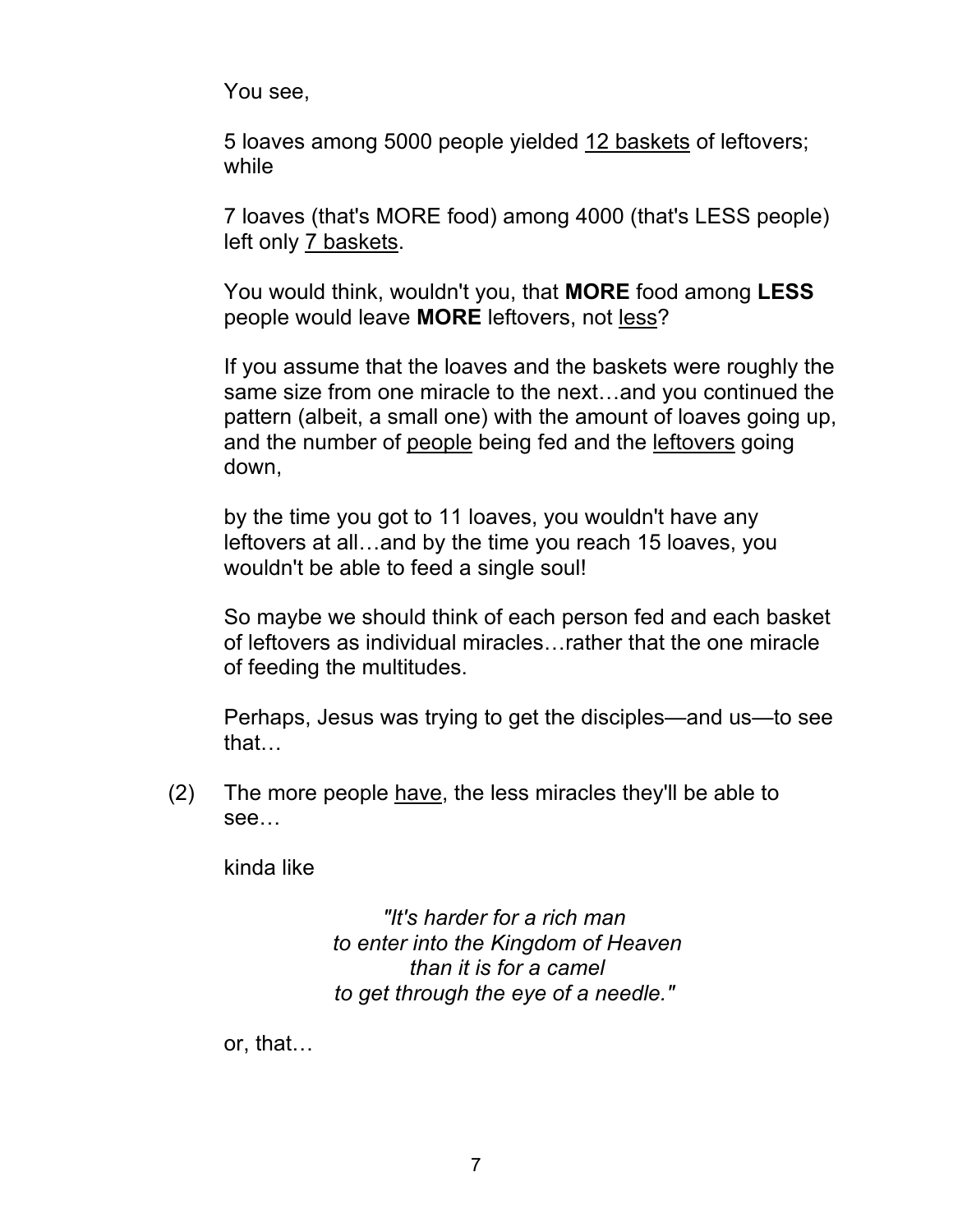(3) When people have a lot more of what they don't really need (i.e., physical food), they end up with a lot less of what they **do**  need (i.e., spiritual food).

On the other hand, maybe all he really wanted was for them to

(4) Pay attention! or to…Keep watch!

Whatever it was…What is it that you, here today, have witnessed?

Is it the retelling of two bible stories? Two miracles? Two questions from Jesus?

Or have I, all this time, and in each case, been feeding about 100 people…with only two fish?

You see, today's reading did not involve just one miracle

Every morsel that was taken into every mouth constituted a miracle, and every thought or idea spawned by these stories down through the ages and taken into every heart STILL constitutes a miracle;

because you can't eat God's food… or take God's word into you being… without being inwardly changed…

## and **that's what a miracle is all about**!

That's what Katrin's letter was trying to tell us:

*"It's what's inside that counts."*

So, I ask you:

How many baskets of leftovers will we have collected by the end of this meal?

How many new thoughts and ideas to transform our hearts and minds?